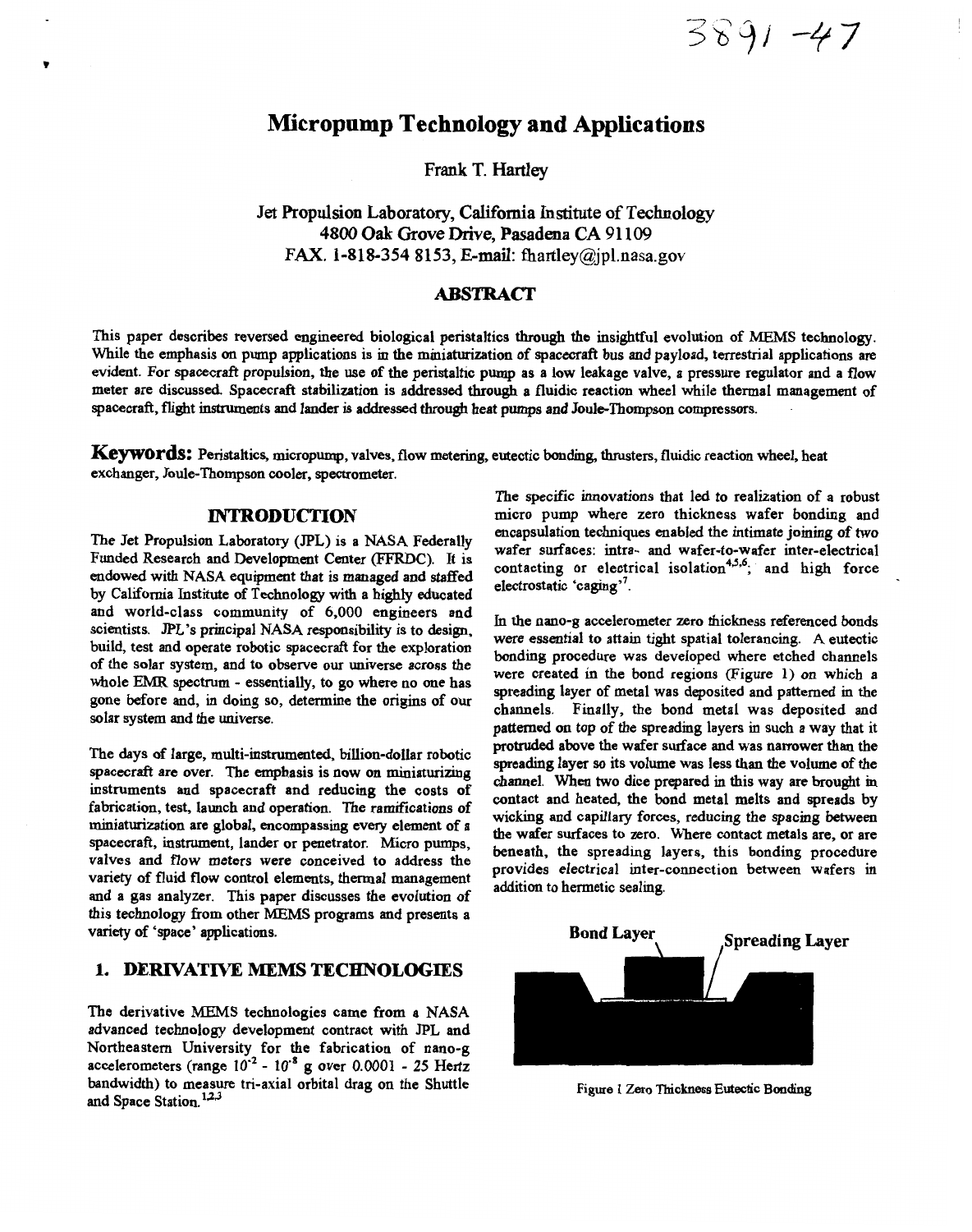<span id="page-1-0"></span>**The nano-g accelerometer contained a flimsy proof-mass suspension system and a fragile tunneling tip, both of which required protective, re-deployable electrostatic 'caging' during quiescent handling and high acceleration or shock loading. Figure 2 presents such an innovative 'caging' mechanism. This is the top view of the force plate die where**  the metal platen is covered with an oxide layer  $(0.5 \text{ }\mu\text{m})$  to **prevent an electrical contact between the proof mass and the force plate when the proof mass is being electrostatically clamped** 

**The electrostatic force relationship** is

$$
F_c = \frac{\varepsilon_{ox} . A V^2}{2 d_{ox}^2},
$$

where **E,** is **the dielectric onstant of oxide** 

 $(4x8.85x10^{-12}$  Newton/Volt<sup>2</sup>) **A is area of conductive strip** 

**V is applied voltage**  and  $d_{\text{av}}$  is the thickness of the LTO  $(0.5 \text{ }\mu\text{m})$ .

Where the distance  $(d_{\alpha x})$  is small, at fractions of a  $\mu$ m, it is **clear that small voltages generate large electric fields of Mvolts/m, which in** turn **produce significant attractive forces. For larger voltages, the attractive forces increase with the squared function of the applied voltage. The breakdown electric field strength of the insulation layer sets the limit for attainable 'caging' forces.** 

# **2. PERISTALTICS**

**Peristaltics is a form of fluid transport that occurs when a progressive wave of area contraction or expansion propagates along the length of a dispensable tube containing a liquid. Physiologically, peristaltic action is an inherent neuromuscular property of any tubular smooth muscular structure. This characteristic is put to** use **by the** *body* **to propel or to mix the contents of a tube, as** in **the urethra, gastrointestinal tract and the bile** duct.

**The following description outlines the mechanisms of a** Figure **4. Exploded** View **of Micro Paistaltic hrmp reverse engineered micro peristaltic** - **type pump'. Envision a substrate in which a smooth contoured concave channel has been etched, the whole surface coated with a thin metal layer and, over this metal, a thin coating of insulation material. When an electrically conductive membrane is clamped in intimate contact with the thin insulation layer of two shells (as illustrated in Figure 3) and a voltage is applied to the lower metal layer and the membrane, an electrostatic attractive force pulls the membrane down into the channel. The membrane rolls down the surface of the insulation because the greatest attractive forces are generated where the distance from the conductive strip are smallest (i.e. insulation thickness). Conversely, when a voltage is applied**  across the upper metal layer and the membrane, the **Figure 5.** Assembled Micro Peristaltic Pump



Figure 2 Top View of Force Plate



Figure **3. Electrostatic Actuator** - Lower **Shell** 



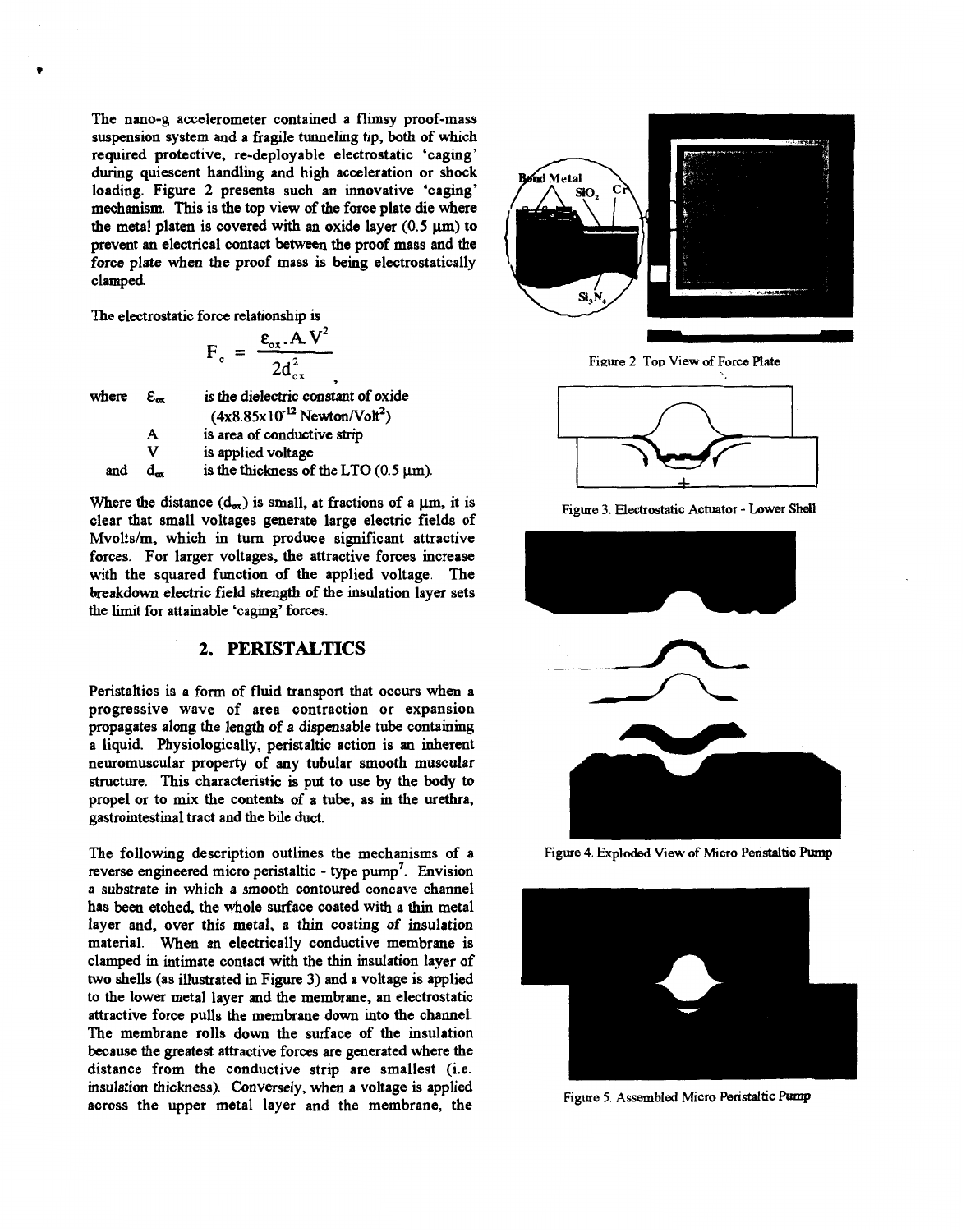**membrane rolls up the surface of the insulation of the upper channel.** 

**As demonstrated in the 'caging' application small insulation**  thickness, fractions of a <sub>1</sub> m, lead to significant electrostatic **forces. Flexible membranes are largely unaffected by the**  surface flatness and the LTO particles' separation of rigid high mechanical shock or vibration, is a positive platens and thus peristaltic pumping forces are greater than **for solid platens. Essentially the breakdown electric field strength of the insulation layer sets the limits on pump pressure and pumping rate for an electrostatic peristaltic**  pump.

**Figure 4 presents an exploded diagram of two complementary smooth concave channel pump shells, patterned series of electrically conductive strips, insulation layer, and the flexible electrically conductive membrane. [Figure 5](#page-1-0) illustrates the assembled micro peristaltic pump where the two substrates sandwich a single membrane**  A hermetic seal is created by the **compression of the membrane and the outer eutectic bond wall. Earlier the effects of applying voltages to the lower and upper conductive surfaces were discussed. When a suitable voltage between the membrane and each of the conductive strips** is **applied in succession, the membrane is pulled into the channel and successively along the length of the channel. And, when the actuator elements are connected to the outputs of dual interlaced and interlocked** shift **registers, the membrane initially flows along the upper channel surface before the membrane is released for several periods (zero), drawn down into the lower channel and along the lower channel surface.** 

**This actuation progression of a membrane "wall" across the composite channel provides a miniature peristaltic pump. Alternate inversions of the bit streams sequences creates multiple membrane "bubbles" that move down the channel (Figure 6), pushing the entrapped fluid in front of and pulling the fluid behind each membrane "wall." The electrostatic actuator has no resistive loss** *so* **pump power is only consumed by the membrane, in the compression work function and in circulating the fluids through micro channels.** 

**This miniature digital peristaltic pump architecture represents a true two-dimensional analog of the threedimensional peristaltic mechanisms that are endemic in living organisms. It is valueless and impervious to gas bubble entrapment hat has plagued other attempts at miniature pumps.** *Also* **it does not require priming and can tolerate the adherence of small foreign particles (gracefully degraded) on channel or membrane surfaces. The pump is self-purging, tending to push everything before the membrane in its intimate rolling motion across the channel surface. This basically digital pump can transport fluids or vapors over an extended range of flow rates, is impervious to** 



Figure 6. Multiple **"Bubble" Peristaltics** 

displacement flow meter, and can function in a static mode **as a valve.** 

# **3. SPACEFLIGHT APPLICATIONS**

**Spaceflight hardware is made** up **of two broad categories: the spacecraft, penetrator or lander, and the payload of instruments. The spacecraft engineering functions that are pump or valve related are propulsion, orientation, thermal management and propellant management. Elevation control**  is **relevant for aerobots and thermal management is required for aerobots, penetrators and landers.** 

#### **3.1 Valves**

**Propulsion management requires pressure regulation and isolation of both propellant and oxidant. Valve modulation can be used for pressure regulation and fluid isolation can be achieved with low leakage valves. A variant of the peristaltic pump can,** if **the electrostatic force exceeds supply pressure, provide a fast valving regulator fimction. And impervious membraned valves can provide fluid isolation. The electrostatic flexible membrane valve** *(see* **Figure 7) is a normally open device and can only regulate and seal when powered As the electrical insulation in these valves is very high, current flow and thus power requirements are minute. Hence** if **power is perpetual, as is the case on spacecraft, electrostatic valving** is **viable.**  regulate and seal<br>n in these valves is<br>equirements are m<br>the case on space<br>Pressure



#### **3.2 ion Propulsion**

In **ion propulsion systems small high energy plasmas ionize small volumes of low pressure gas and high electric fields accelerate these ions to high exit velocities. [Figure 8](#page-3-0) is a**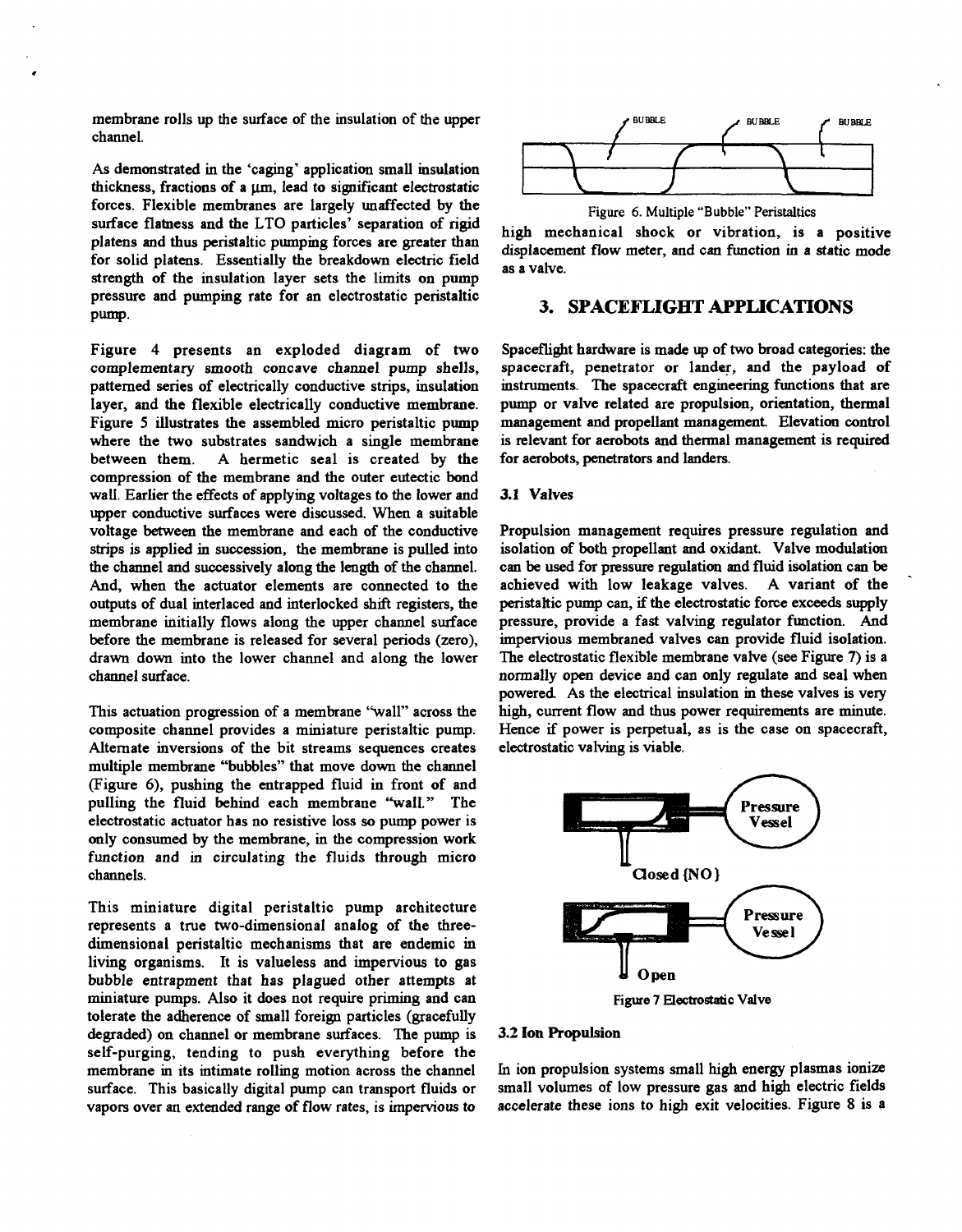<span id="page-3-0"></span>**cartoon of a honeycomb ion thruster where each cell is a separate ion engine. A miniature peristaltic pump is dedicated to each cell to seal off or provide metered gas flow.** 

**By controlling which engines in the array are operating the honeycomb thruster can provide gimbal-less 'steering'.** If some of the peripheral cells are offset from the perpendicular then spin control is possible. Finally, the massive then spin control is possible. **redundancy of the array increases the** truster's **reliability.** 

#### **3.3 F'Iuidic Reaction Wheel**

**Inertial wheels are another technique utilized to maintam the orientation of spacecraft. Figure 9 presents a cartoon of a fluidic reaction wheel that consists of a closed toroidal pump. The angular velocity of the fluid in the peristaltic toroid is increased or decreased to provide the requisite change in angular momentum.** In **miniature spacecraft multiple concentric 'wheels' could be located at the periphery of silicon disks nmning in the same or opposite directions, depending** *on* **required reaction.** 



#### **3.4 Heat Exchanger**

**Effective thermal conductivity of fluid cooling loops is markedly superior to that of the best passive thermal conductive materials. A micro pump may be used to circulate a fluid between a thermal source and sink, effectively transferring heat both within the circulating medium by thermal mass transfer and** between **the medium** 



**Figure 10 Forced Convective Transfer Heat Exchanger** 



**Figure 8 Honey Comb Thruster** 

**and the source and sink by improved convective transfer. Micro channels have large surface area to cross-section ratios, which ensures intimate thermal coupling with forced flow gasses and micro channels.** 

**Shuttle systems and many of the flight experiments utilize forced convective cooling. The mechanical nature of these cooling systems (fans) makes them the least reliable element in a thermal catastrophic failure scenario. This, and the crew**  fatigue through exposure to sustained high noise levels, was **the impetus for the conception of a MEMS cooler.** 

**Microstructured peristaltic pump-channel implementa-tions,** . **complete with substrate imbedded drive electronics, provide high thermal transfer coefficient 'breathing skin".** In **a nonvacuum environment such pumps draw from still air at the surface and expel away from the surface. The heat pump is not dependent on density gradients and gravity fields, as are convective heat sinks, and is thus space deployable. A small pump-channel cell may** be **bondedhthe surface of integrated circuit chips** ( **see 'hot body' Figure 10) to dissipate their heat directly: no forced ventilation, no orientation constraints, no noise, and no moving parts. With many pump-channel cells per square centimeter large area slabs may** be **bonded to the surface of power packs or system chassis to remove heat.** 

#### **3.5 Joule-Thompson Cooler**

**The absorption or dissipation of latent heat generated from**  gas/liquid or liquid/gas phase transitions further enhances **thermal transfer capacity. These phase transitions can** be **orchestrated by pumping where compression liquefies and expansion vaporizes. The Rankine vapor compression cycle defmes such a heat engine.** In **a micro-machined version of a closed loop vapor compression cycle as shown in Figure 11\*, the whole refrigerator, or a serial cascade of refrigerators, may** be **fabricated from two fused wafers.** 

**A miniature peristaltic pump draws refrigerant vapor and compresses it. The gas is then cooled and condensed, the liquid is then cooled by convective transfer into the surrounding substrate micro channel and onto a highly**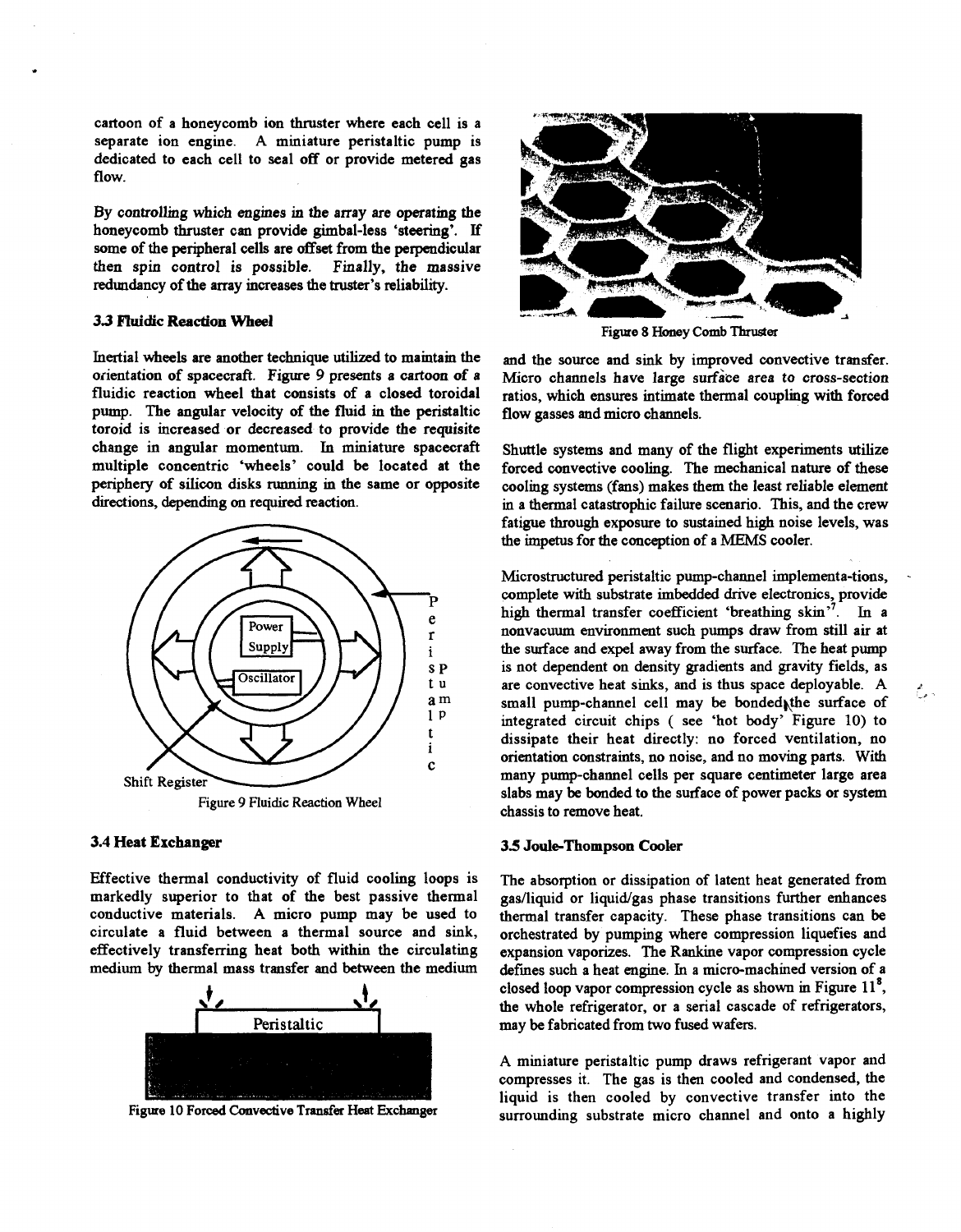<span id="page-4-0"></span>**thermally conductive heat exchanger created in the substrate. Another micro channel conducts the cooled liquid refrigerant**  *to* **an expansion nozzle (valve) in a thermally isolated cold pad where the refrigerant expands into its vapor phase, drawing the latent heat of vaporization from the cold pad. This cold vapor is conveyed in yet another micro channel to the inlet port of the miniature peristaltic pum peristaltic pump exhibits very low vibration, as it has no reciprocating parts, but instead has a very low mass membrane that** rolls **across the surfaces of the channels.** 

**The high thermal transfer capacity of fluid cooling (or heating) loops, and particularly phase change loops, are of significant interest m the thermal management** *of* **spacecraft and planetary rovers.** In **communication satellites, thermal management of individual high energy transmission amplifiers and fast computers are preferred to general electronic 'hot box' management. Another interesting thermal management application is the heating, rather than the more general cooling, of a Martian rover. During daylight, the heat absorbed in solar panels is collected in liquid forced through micro channels in rear of panels. This heat is transferred to, and stored in, thermal capacitors within the rover.** In **the evening, the heat bank warms the rover's quiescent electronics.** 

#### *3.6* IR **Detector Cooler**

**A sophisticated application of a phase interchange heat pump is the cooling of optical instrument's** IR **imaging objectives, specifically the space based focal plane cooling of a Quantum Well Infrared Photon (QWIP) detector. The QWIP focal plane temperature needs** be **maintained at** 70 **K for a heat load of** 50-270 **mW and a radiator temperature** *of*  **200** K. **The most efficient cooling cycles are cascaded systems and the most expeditious means of implementing**  these cycles is the pseudo cascading of mixed gasses in a single expansion process. JPL<sup>9,10</sup> have extended the Russian<sup>11</sup> work on increasing the Joule-Thompson (J-T) **cooling power with a variety of gas mixtures.** 

**Figure** 12 **presents a plot of the temperature-entropy (T-H) diagram for the analysis of a five gas mixture with the high pressure** (25 **PSI) enthalpy data represented by 'squares' and the dotted best-fit curve and the low pressure (5 PSI) enthalpy data represented by the 'circles' and dashed best fit curve.** 

**A preferred embodiment of a focal plane cooler would incorporate the whole system** *on two* **bonded** *(4"* **dia.) silicon wafers. The radiators would occupy the outer rim** (0.75'' **both sides), the pump (pumps) and interchanger (interchangers) would be inboard and the 2 x** 2 **cm cold pad would be** in **the center. Usmg silicon as the substrate for the cooler has several advantages: the pump electronics can** be **incorporated directly into the substrate, silicon exhibits high thermal conductivity (particularly at low temperatures) and** 

**its micro machining chemistries and characteristics are mature. For space applications it may** be **prudent** to **have redundant pumps as a reliability measure, should a micro channel become blocked or a particular pump fail. Miniature pressure and temperature sensors could also** be **incorporated around the various micro channels to provide** 



**4 Hear** Lo **Figure 1 1. Compressor For Phase hterchange Heat** Pump



**Figure 13 Wafer** *Cry0* **Cooler and Dertector Mount**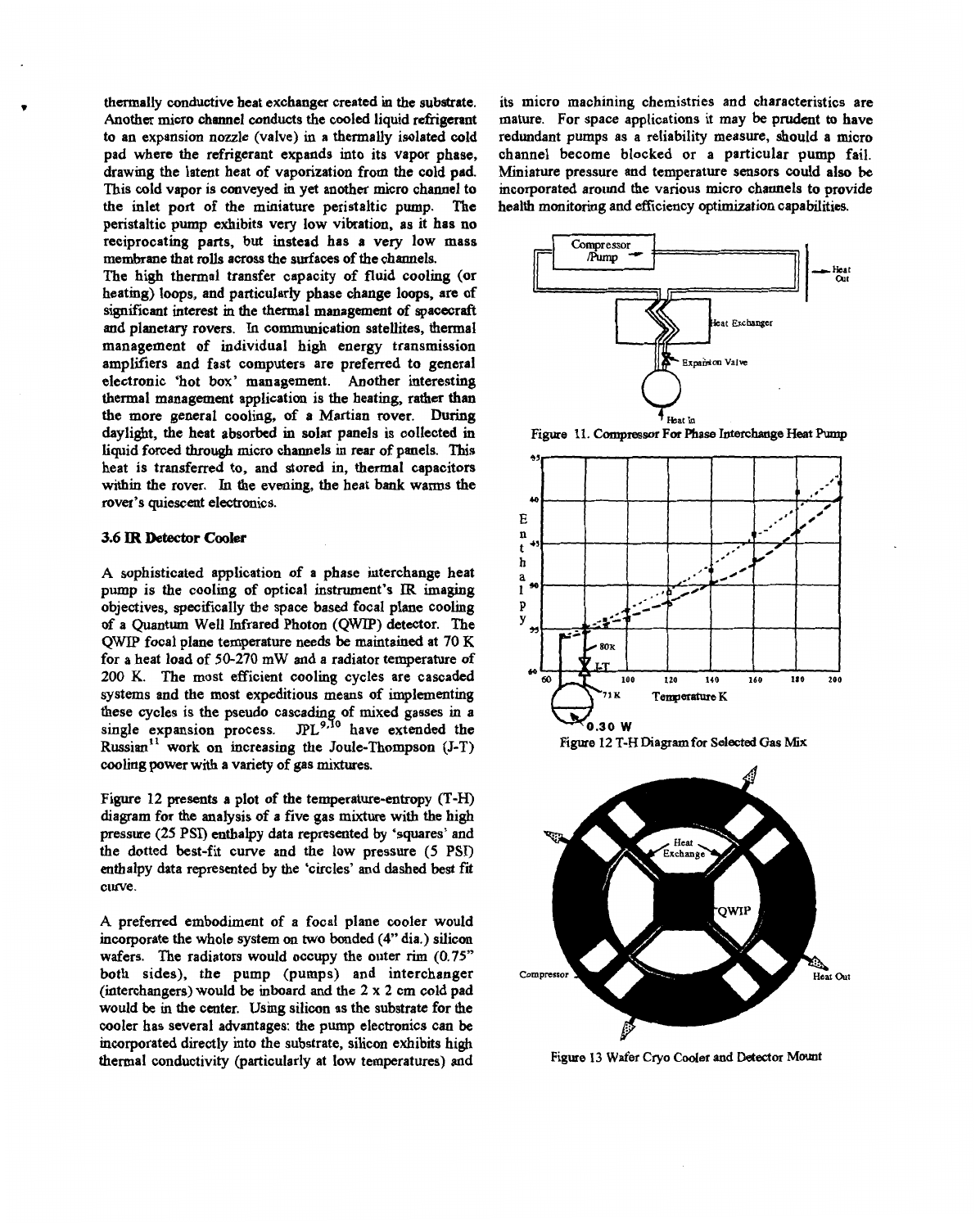**Convective coupling** between **forced flow gasses and micro channel surfaces are high and channel surface area, relative to cross section, increases as dimensions decrease. The thermal conductive loss across thin silicon partitions between neighboring channels are also small particularly when these channels are contained within insulated silicon**  bridges. Such thermally isolated micro channel structures **are very efficient heat exchangers.** 

**The peristaltic pump is also a micro channel that can exchange compression heat with a neighboring channel to approach the efficiency of an isothermal compression cycle. The compression profile of a peristaltic pump is determined by the diminishing thickness profile of the actuator strips. For an ideal pump the step volume profile would be matched to the effective ratio of specific heats** (y) **of the gas mixture and thermal gradient down the pump. Once this profile was determined, the photo lithographic masters can be computer generated with the required actuator spacings.** 

**Were the complete cry0 cooler fabricated out of two** *4"*  **diameter silicon wafers (see [Figure 13\)](#page-4-0), the total mass would**  be **35 grams, and with etched out bridges and non-utilized areas this mass would** be **less than 25 grams. A single peristaltic pump would weigh less than a gram. The J-T expansion valves would** be **just inboard of the focal-plane thermal insulation bridges where the parasitic heat loads would be balanced and the low pressure return conduit would pass back along the same bridge to cool the high pressure gas feed.** 

#### **3.7 Micro Gas Analyzer**

**The reason for sending rovers, aerobots and penetrators to planets is to gain ground truth for the remote measurements of orbiters and telescopes. Atmospheric gas species and abundance are one such measurement class requiring a miniaturized gas analyzer or mass spectrometer. Figure 14 presents a cartoon of a miniaturized gas analyzer that** 



Input Port **Output Port Figure 14 Schematic Representation of micro** *gas* **analyzer** 

**incorporates all the components and operates under the same principles as conventional bench top equipment. The instrument contains a miniature peristaltic pump, a**  wavelength resolving spectrometer<sup>12,13</sup> and a gas excitation chamber<sup>14</sup>. The pump continually draws and regulates the **pressure of gas into the excitation chamber where it is ionized by a unique miniature plasma generator. Light emitted by the ionized gas is directed toward the miniature Fabry-Perot interference spectrometer and detector.** 

# **ACKNOWLEDGMENTS**

**The work described was performed at the Jet Propulsion Laboratory, California Institute of Technology under contract with the National Aeronautics and Space Administration. The author would like to thank Prof. Paul Zavracky of Northeastern University for his collaboration** *on* **the nano-G accelerometer, and for his and Prof. Jeffrey Hopwood's contributions** in **the development of a miniature gas spectrometer. The contributions of JPL's Jack Jones'** in **determining the gas mixtures for micro cry0 cooler are also gratefully acknowledged.** 

#### **REFERENCES**

**'P.M. Zavracky, F. Hartley, N. Sherman, T. Hansen, and K. Warner, "A New Force Balanced Accelerometer using**  Tunneling Tip Position Sensing," 7th Int. Conf. on Sensors **and Actuators, Yokahama, Japan, June 7-10,1993.** 

<sup>2</sup> Frank T. Hartley and Paul Zavracky "NASA Ultra-Sensitive **Miniature Accelerometer", Joint "1+1" Science Review USML-1 and USMP-1 with the Microgravity Measurement Group, September 22-24.1993, Huntsville, Alabama, USA.**  *c/* 

**%rank T. Hartley, 'Development Of A Small, Stable,** . **Rugged Microgravity Accelerometer", August 1996, JPL D-13908.** 

**'!Frank T. Hartley, "Bonding, Interconnections and Thermal Conduction Between Electronic Circuit Chips", June 9, 1994, NPO-19473, CIT No. 9062.** 

**%rank T. Hartley and Paul Zavracky "Method For Surface Referenced Low Temperature Bonding", July 19, 1994,**  *NPO* **19477, CIT No. 9078.**  \*

**%rank T. Hartley and James** H. **Wise, "Caging, Calibration, Characterization and Compensation of Microstructural Transducers", Patent Serial No. 08/106,448, August 16, 1993.** 

<sup>7</sup> Hartley, F. T., 'Micromachined Peristaltic Pump' U.S. **Patent** ## **081572,186, December 1995.**